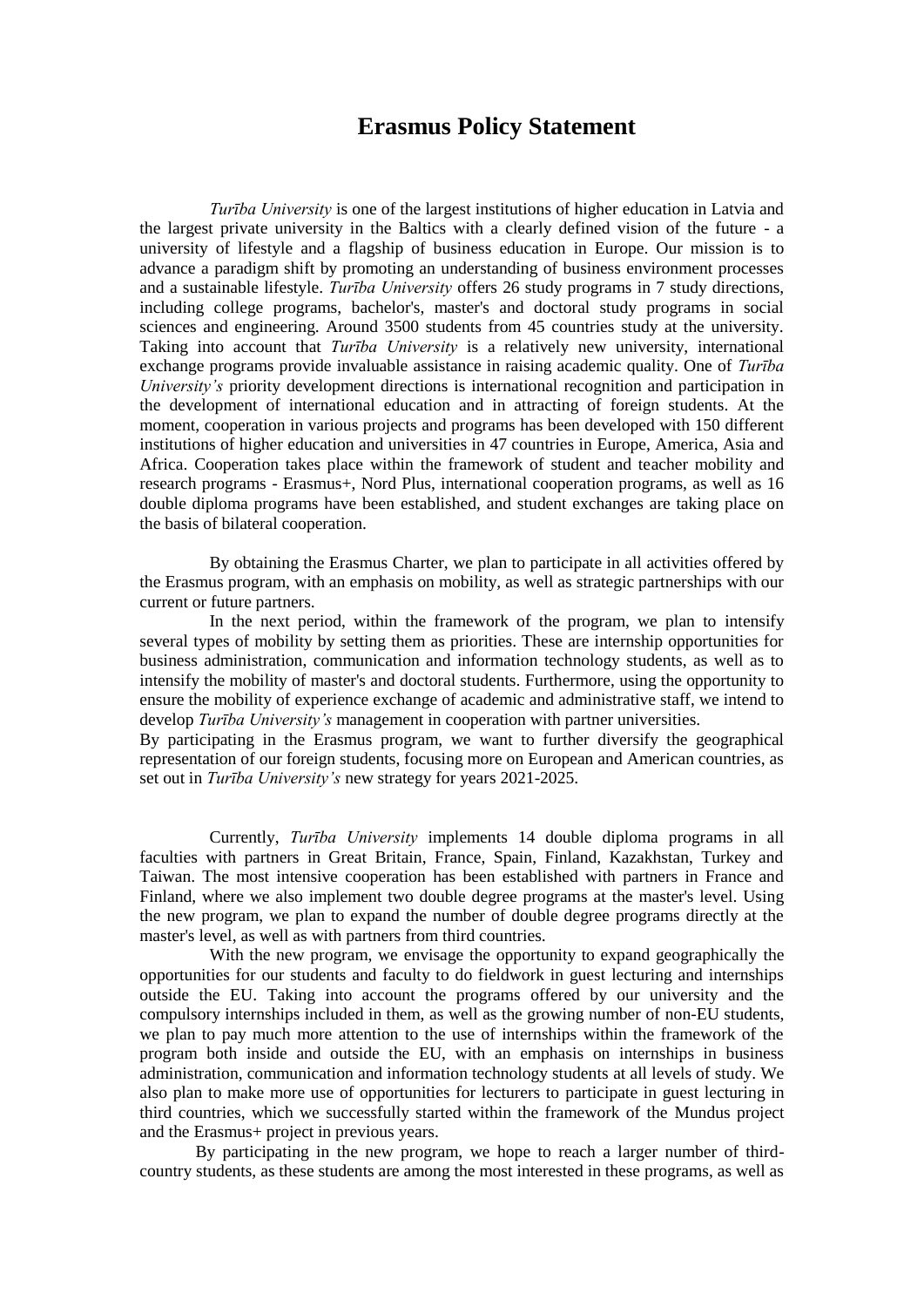taking into account the demographic situation in Latvia. Our current strategy is based on the internationalization of the university and the qualitative increase in attracting third-country students to full-time studies. Internationalization also involves expanding the range of partners inside and outside the EU, and the opportunities offered by the new program will expand this opportunity. Attracting new students, as well as attracting guest lecturers from other countries certainly helps not only to increase the number of university graduates, but also to increase quality, as the university, its staff and faculty are forced to adapt to changing circumstances, as these people come with their study experience, work experience which gives a new insight into the methodology, study tools, and also forces to improve its quality. To highlight, opportunities of the new program extends mobility opportunities also outside the European Union.

Whereas, staff mobility is planned to be used to make the management of the university more effective by sharing experience and gaining new experience from partners, developing new study methods and forms. The opening of a business incubator at the university has made the connection between studies and real business more effective, as well as the university, as a member of the Chamber of Commerce and Industry, intends to effectively use the international contacts of this partnership to strengthen education and business. Within the framework of the new program, we also want to increase the number of foreign guest lecturers at the university, reaching their share of 10% of the total number of academic staff at the end of the program.

To increase student mobility by 10% annually compared to the previous year, which will give more *Turība University* students international study experience.

In order to ensure non-discriminatory attraction of students to the program, the possibility to use an Erasmus mobility scholarship and study at a partner university is determined by foreign language skills and study progress in the previous study period, which gives all students equal opportunities to participate in the program.

For the mobility of the academic staff, the selection criteria are the academic staff's knowledge of foreign languages, as well as the current activity in the mobility programs, taking into account the higher education institution's goal to provide an opportunity for all teaching staff to do fieldwork at a partner university.

When informing students about the possibilities of the Erasmus program, one of the advantages of this program will be the goal of implementing this program without documents in paper form, fully digitizing it. Already in 2021, we will conclude an inter-university agreement only digitally, and in accordance with the European Student Card initiative implementation schedule, we will encourage both students and partner universities to ensure student application for studies and documentation only in the online environment.

Already now many areas of the management at *Turība University* are preformed online, avoiding environmentally unfriendly policies and reducing the use of paper documents. This is fully in line with the new Erasmus student card program, which aims to fully digitize the Erasmus program by 2025. Also, our new university strategy for 2021-2025 envisages the following goals, which correspond to both environmentally friendly and sustainable policy studies at *Turība University* are characterized by interdisciplinarity, internationalization, technologies (integrated in all fields of study) and enrichment of personality development experience (opportunity to express oneself, make mistakes, formulate reasoned judgments and become enterprising).